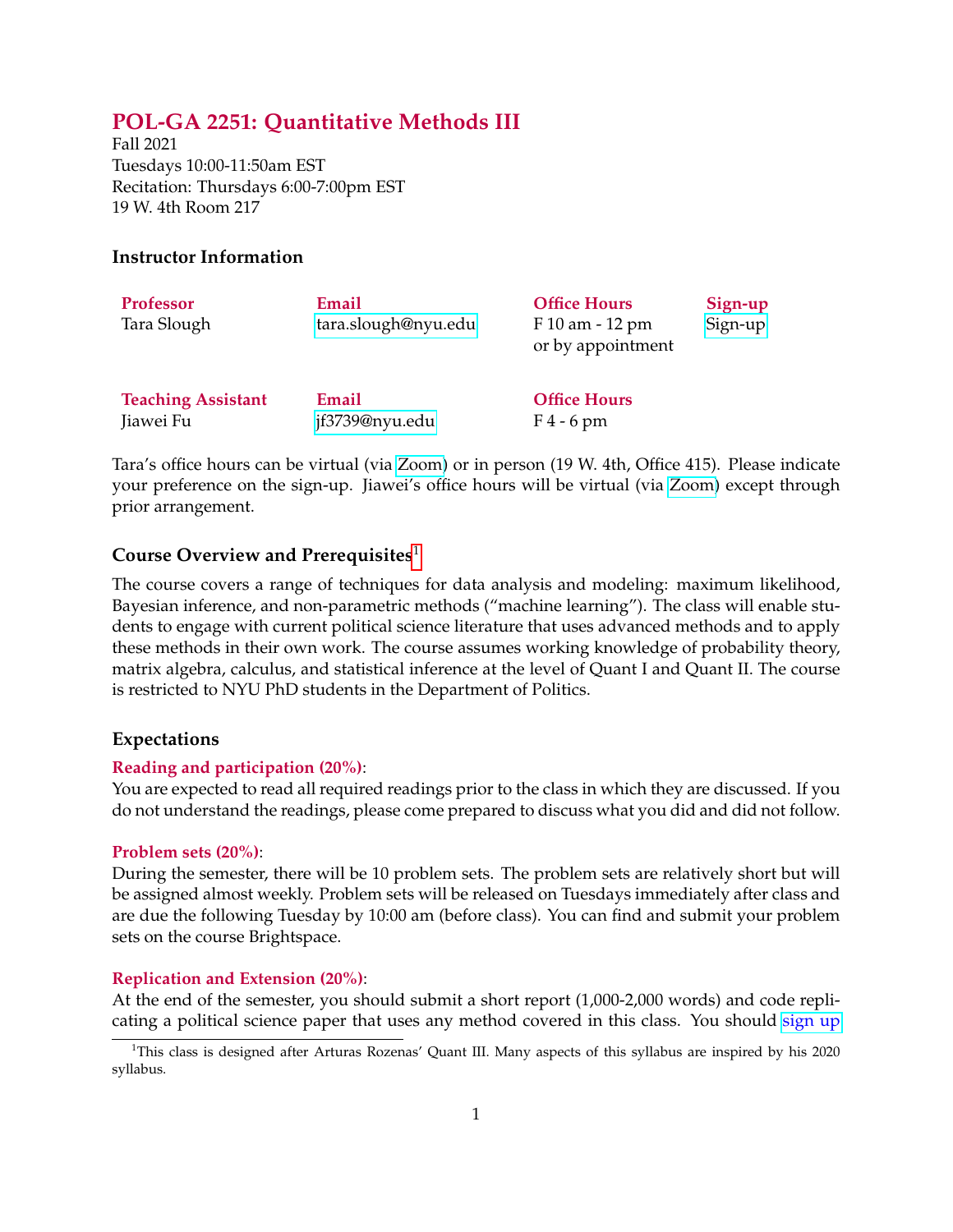with the article you intend to replicate and confirm that replication data is available by **November 2**. We will cover some ideas for the replication and extension in class in November.

#### **In-Class Midterm (20%)**

There will be an in-class midterm on October 19. The exam is open book and open note, but will be timed. You will not be required to write any code for the midterm.

### **Take-Home Final (20%)**

There will be a take-home exam administered on December 14 (in lieu of the last class session). This exam is open note and open book, but you may not communicate with class members. There may be questions that require you to use R on the final.

## **Course Materials**

### **Textbooks**

We will use two textbooks frequently throughout the course:

- **[ISL]** Gareth James et al. 2013. *An Introduction to Statistical Learning: with Applications in R*. New York: Springer.
- **[BDA]** Andrew Gelman et al. 2013. *Bayesian Data Analysis*. Third Edition. Boca Raton, FL: CRC Press.

ISL is a popular introductory text on non-parametric methods with examples in R. BDA is the most popular textbook on Bayesian statistics and data analysis. I recommend that you purchase these books if you like to have physical copies. You can access the full text of ISL online through NYU Libraries. BDA is available for non-commercial use at [http://www.stat.columbia.](http://www.stat.columbia.edu/~gelman/book/BDA3.pdf) edu/~gelman/book/BDA3.pdf. The following textbooks may also be useful for reference, particularly if you choose to delve further into topics covered in this course:

- **[Pawitan]** Yudi Pawitan. 2013. *In All Likelihood: Statistical Modeling and Inference Using Likelihood*. New York: Oxford University Press. This is an accessible introduction to maximum likelihood estimation methods with examples. You can access the full text online through NYU Libraries.
- **[Greene]** William H. Greene. 2010a. *Econometric Analysis*. Seventh Edition. Boston: Prentice Hall. This is a standard econometrics text with coverage of many of the topics in this course.
- **[McElreath]** Richard McElreath. 2016. *Statistical Rethinking: A Bayesian Course with Examples in R and Stan*. Boca Raton, FL: CRC Press. This text covers Bayesian data analysis with many examples in R and Stan. You can access the full text online through NYU Libraries.
- Trevor Hastie, Robert Tibshirani, and Jerome Friedman. 2001. *The Elements of Statistical Learning: Data Mining, Inference, and Prediction*. Second Edition. Springer. This is the main textbook upon which ISL is widely used in the "machine learning" community. You can access the full text online through NYU Libraries.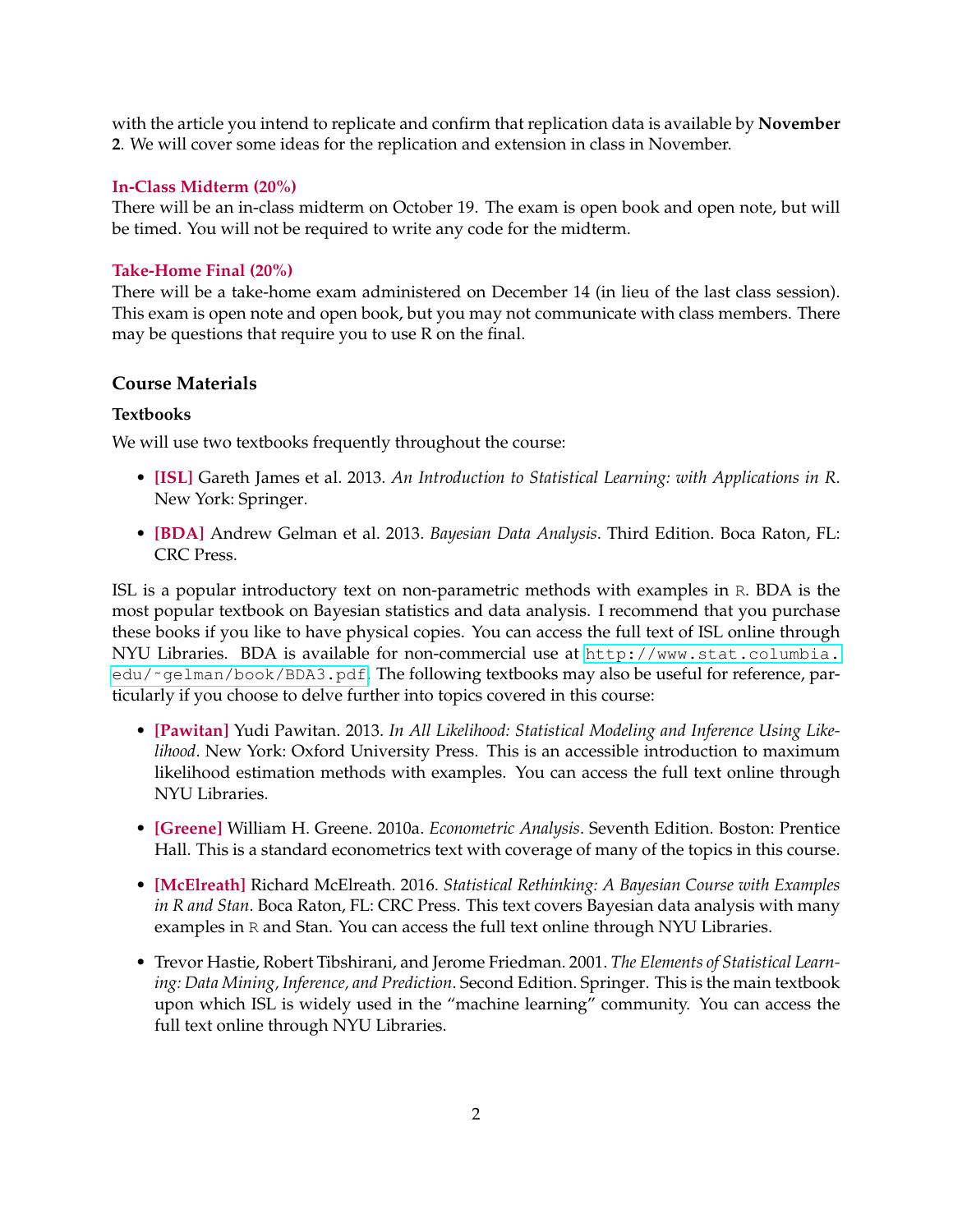### **Software**

This class will use R, and prior experience at the level of Quant 1 and Quant 2 is assumed.

## **Schedule**

The course meets Tuesdays from 4:00-5:50pm. The schedule for the semester is summarized in the table below:

|                |              |                                                | Problem sets |                |
|----------------|--------------|------------------------------------------------|--------------|----------------|
| Week           | Date         | Topic                                          | Assigned     | Due            |
| 1              | September 7  | Introduction                                   |              |                |
| $\overline{2}$ | September 14 | Maximum Likelihood Estimation: Theory          |              |                |
| 3              | September 21 | Maximum Likelihood Estimation: Applications I  | 3            | 2              |
| $\overline{4}$ | September 28 | Maximum Likelihood Estimation: Applications II | 4            | 3              |
| 5              | October 5    | Bayesian Inference: Theory                     | 5            | $\overline{4}$ |
| 6              | October 12   | Bayesian Inference: Applications               |              | 5              |
| 7              | October 19   | In-class midterm                               |              |                |
| 8              | October 26   | Bayesian Inference: Computation                | 6            |                |
| 9              | November 2   | Latent Variable Models                         |              | 6              |
| 10             | November 9   | Mixture Models                                 | 8            | 7              |
| 11             | November 16  | High-Dimensional Data                          | 9            | 8              |
| 12             | November 23  | Structural vs. Reduced-Form Approaches         |              | 9              |
| 13             | November 30  | Semi- and Non-Parametric Regression            | 10           |                |
| 14             | December 7   | <b>Tree-Based Models</b>                       |              | 10             |
| 15             | December 14  | Take-home final                                |              |                |
|                | December 22  | <b>Replication due</b>                         |              |                |

Course and assignment schedule. Assignments will be released after class and are due before class on the following Tuesday.

A detailed schedule of topics and readings, by class session, appears below. You are responsible for reading all readings in the "required readings" lists prior to the class section.

### **September 7: Introduction**

**Note**: The first section will be virtual.

- Required readings:
	- 1. ISL chapter 2
	- 2. BDA chapter 1
- Additional readings:
	- 1. Michael D. Ward, Brian D. Greenhill, and Kristin M. Bakke. 2010. "The perils of policy by p-value: Predicting civil conflicts". *Journal of Peace Research* 47 (4): 363–375

### **September 14: Maximum Likelihood Estimation (MLE): Theory**

• Required readings: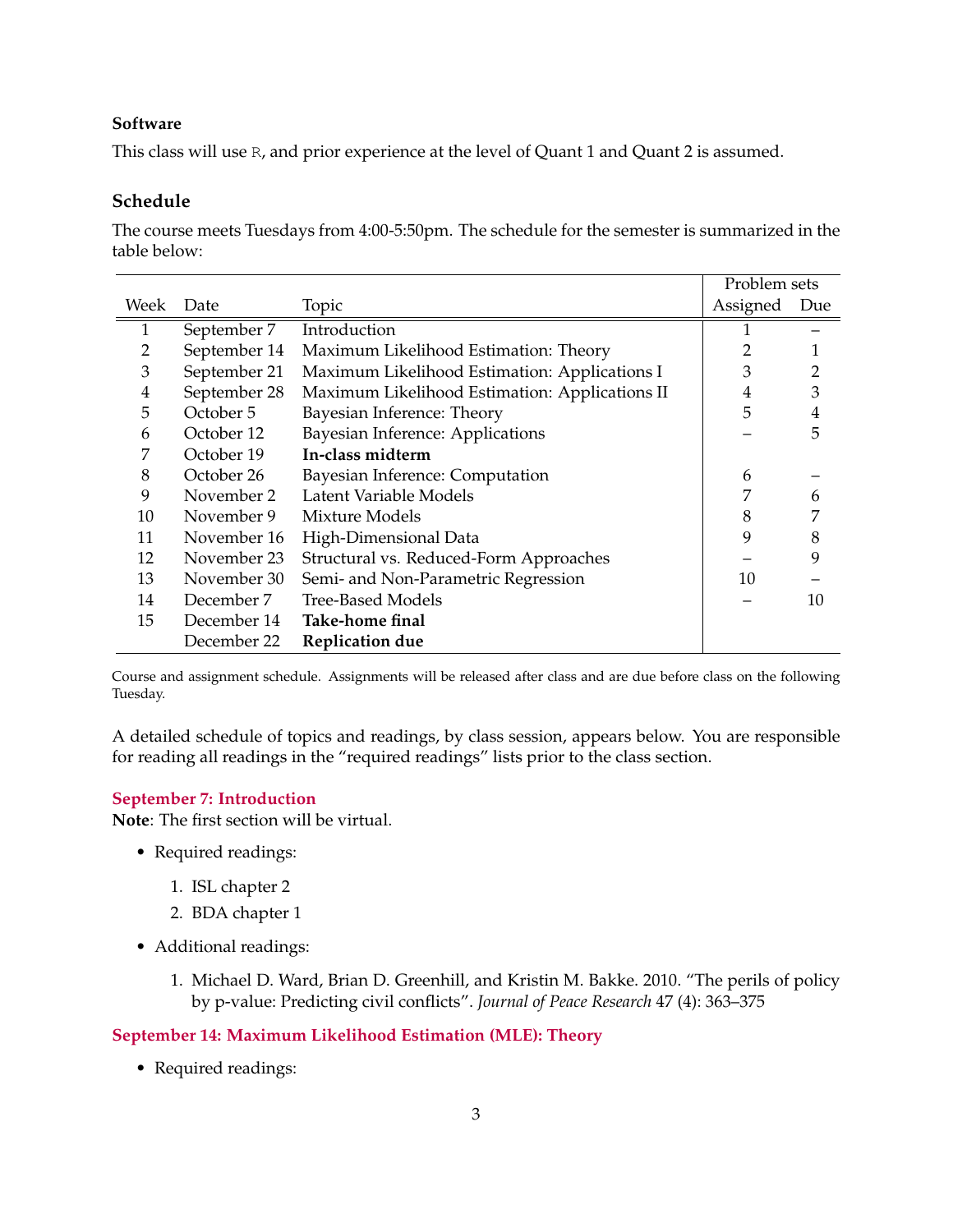- 1. Pawitan chapters 2 and 4.
- Additional readings:
	- 1. Greene, chapter 14.

## **September 21: Maximum Likelihood Estimation (MLE): Applications I**

- Required readings:
	- 1. ISL chapter 4
	- 2. Michael J. Hanmer and Kerem Ozan Kalkan. 2012. "Behind the Curve: Clarifying the Best Approach to Calculating Predicted Probabilities and Marginal Effects from Limited Dependent Variable Models". *American Journal of Political Science* 57 (1): 263–277
- Additional readings:
	- 1. Curtis S. Signorino and Kuzey Yilmaz. 2003. "Strategic Misspecification in Regression Models". *American Journal of Political Science* 47 (3): 551–566
	- 2. Christopher Zorn. 2005. "A Solution to Separation in Binary Response Models". *Political Analysis* 13:157–170
	- 3. Justin Esarey and Andrew Pierce. 2017. "Assessing Fit Quality and Testing for Misspecification in Binary-Dependent Variable Models". *Political Analysis* 20 (4): 480–500

## **September 28: Maximum Likelihood Estimation (MLE): Applications II**

- Required readings:
	- 1. ISL chapter 4
	- 2. William D. Berry, Jacqueline H.R. DeMeritt, and Justin Esarey. 2010. "Testing for Interaction in Binary Logit and Probit Models: Is a Product Term Essential?" *American Journal of Political Science* 54 (1): 248–266
- Additional readings:
	- 1. William H. Greene. 2010b. "Testing hypotheses about interaction terms in nonlinear models". *Economics Letters* 107 (2): 291–296
	- 2. Ted Enamorado, Benjamin Fifield, and Kosuke Imai. 2019. "Using a Probabilistic Model to Assist Merging of Large-Scale Administrative Records". *American Political Science Review* 113 (2): 353–371

## **October 5: Bayesian Inference: Theory**

- Required readings:
	- 1. BDA chapters 2-3
- Additional readings: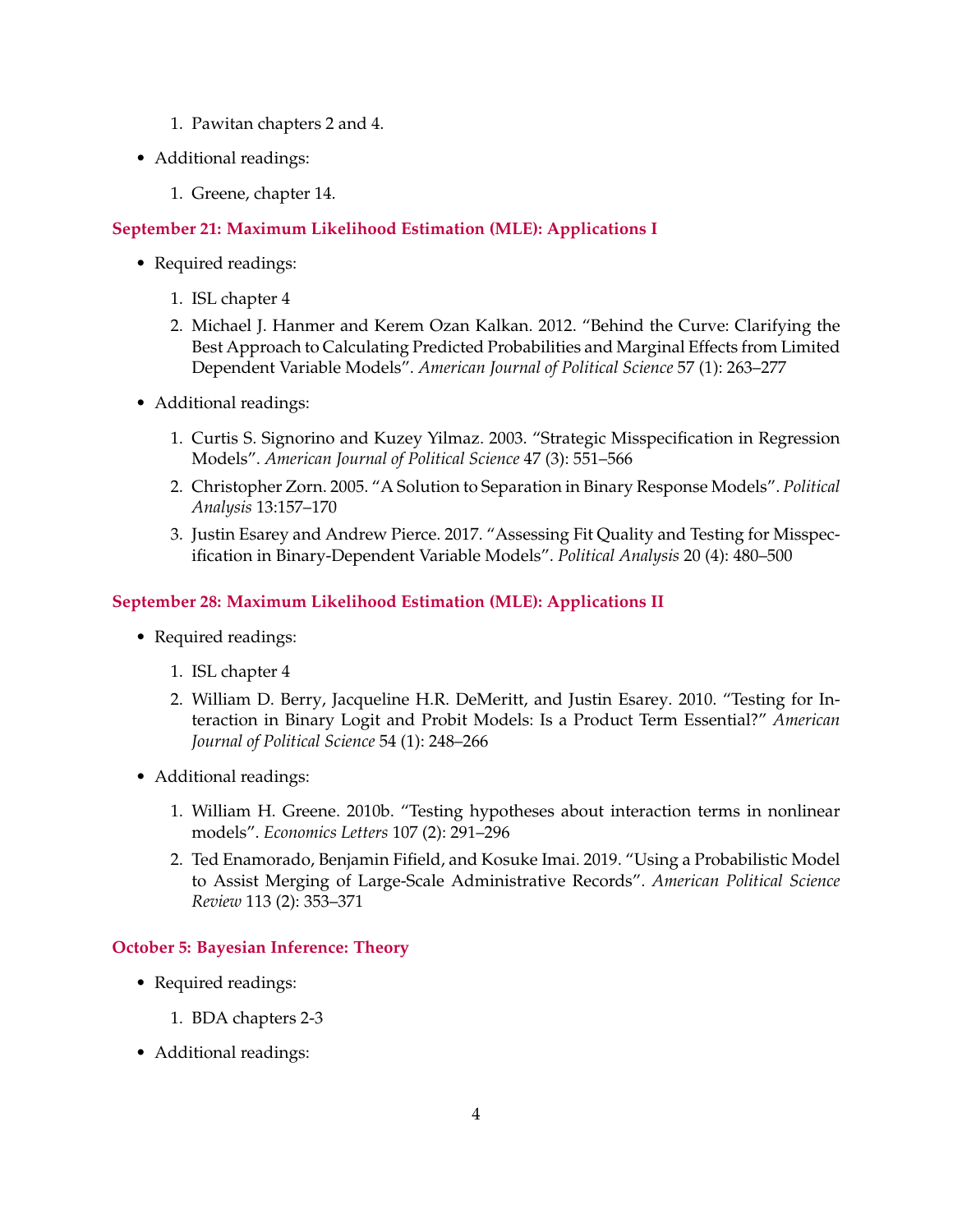- 1. McElreath chapters 1-3
- 2. Andrew D. Martin. 2008. "The Oxford Handbook of Political Methodology". Chap. Bayesian Analysis, ed. by Janet M. Box-Steffensmeier, Henry E. Brady, and David Collier, 494– 510. Oxford University Press
- 3. Jeff Gill and Lee D. Walker. 2005. "Elicited Priors for Bayesian Model Specifications in Political Science Research". *Journal of Politics* 67 (3): 841–872

## **October 12: Bayesian Inference: Applications**

- Required readings:
	- 1. BDA chapters 14-15
- Additional readings:
	- 1. David K. Park, Andrew Gelman, and Joseph Bafumi. 2004. "Bayesian Multilevel Estimation with Poststratification: State-Level Estimates from National Polls". *Political Analysis* 12:375–385
	- 2. Macartan Humphreys and Alan Jacobs. 2015. "Mixing methods: A Bayesian approach". *American Political Science Review* 109 (4): 653–673
	- 3. Andrew Gelman. 2014. "How Bayesian Analysis Cracked the Red-State, Blue-State Problem". *Statistical Science* 29 (1): 26–35

### **October 19: In-Class Midterm**

**Note:** There will be no section on October 21.

### **October 26: Bayesian Inference: Computation**

- Required readings:
	- 1. McElreath chapter 8
	- 2. BDA chapters 11-12
- Additional readings:
	- 1. Simon Jackman. 2000. "Estimation and Inference Are Missing Data Problems: Unifying Social Science Statistics via Bayesian Simulation". *Political Analysis* 8 (4): 307–332

### **November 2: Latent Variables**

**Note:** Chris Fariss will join us virtually to guest lecture for part of this class meeting.

- Required readings:
	- 1. Christopher J. Fariss, Kevin Reuning, and Michael R. Kenwick. 2020. "SAGE Handbook of Research Methods is Political Science and International Relations". Chap. Measurement Models, ed. by Luigi Curini and Robert J. Franzese Jr., 353–370. SAGE London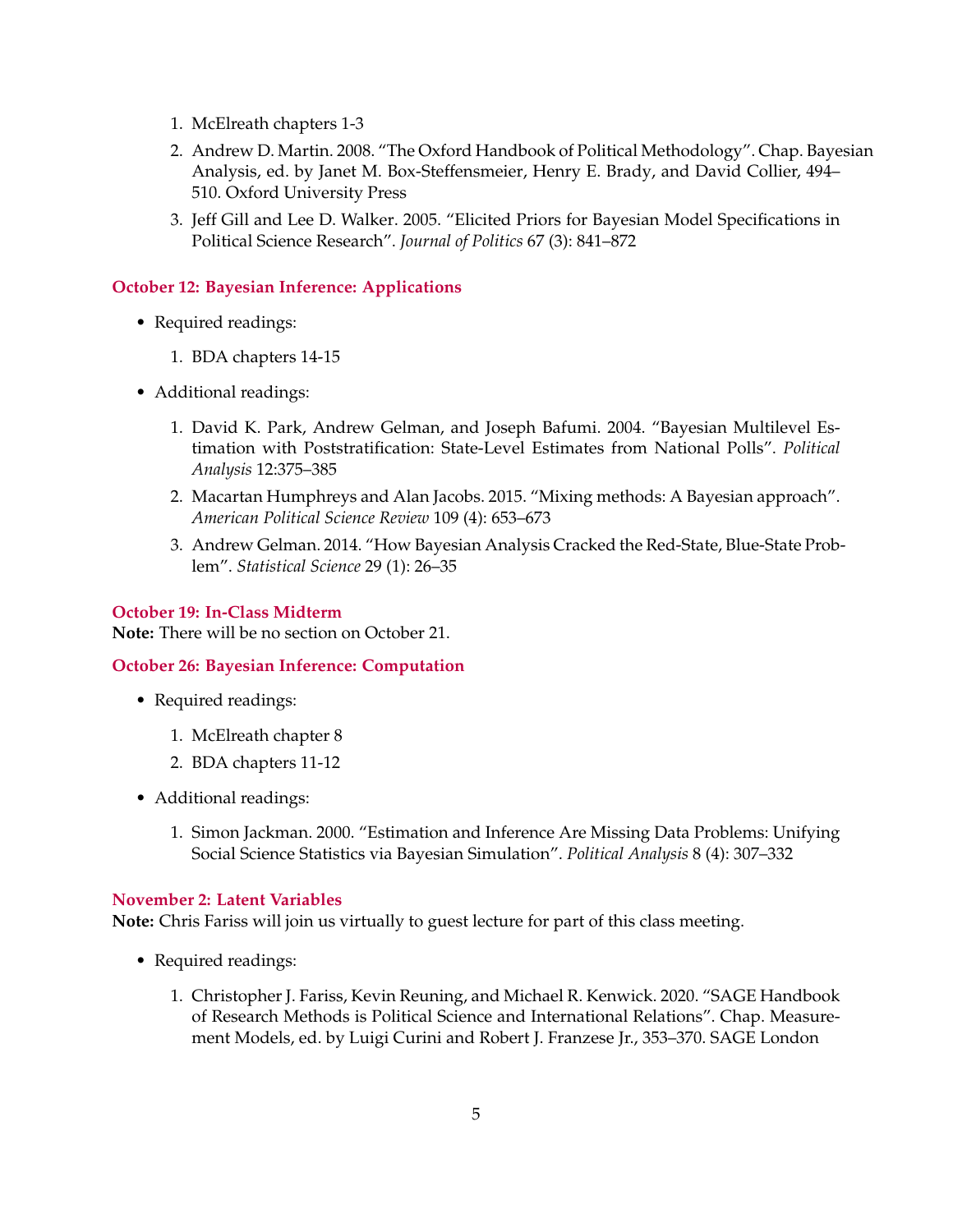- 2. Christopher J. Fariss. 2014. "Respect for human rights has improved over time: Modeling the changing standard of accountability". *American Political Science Review* 108 (2): 297–318
- Additional readings:
	- 1. Simon Jackman. 2008. "The Oxford Handbook of Political Methodology". Chap. Measurement, ed. by Janet M. Box-Steffensmeier, Henry E. Brady, and David Collier, 120– 150. Oxford University Press
	- 2. Joseph Bafumi et al. 2005. "Practical Issues in Implementing and Understanding Bayesian Ideal Point Estimation". *Political Analysis* 13 (2): 171–187
	- 3. Pablo Barberá. 2015. "Birds of the Same Feather Tweet Together. Bayesian Ideal Point Estimation Using Twitter Data." *Political Analysis* 23 (1): 76–91

#### **November 9: Mixture Models**

- Required readings:
	- 1. BDA chapter 22
	- 2. Kosuke Imai and Dustin Tingley. 2011. "A Statistical Method for Empirical Testing of Competing Theories". *American Journal of Political Science* 56 (1): 218–236
- Additional readings:
	- 1. John Ahlquist and Christian Breuning. 2012. "Model-based Clustering and Typologies in the Social Sciences". *Political Analysis* 20:92–112
	- 2. Benjamin E Bagozzi and Bumba Mukherjee. 2012. "A Mixture Model for Middle Category Inflation in Ordered Survey Responses". *Political Analysis* 20:369–386
	- 3. Nils B. Weidmann. 2011. "Violence "from above" or "from below"? The Role of Ethnicity in Bosnia's Civil War". *Journal of Politics* 73 (4): 1178–1190

#### **November 16: High-Dimensional Data**

- Required readings:
	- 1. ISL 5-6
- Additional readings:
	- 1. Alexandre Belloni et al. 2012. "Sparse Models and Methods for Optimal Instruments with an Application to Eminent Domain". *Econometrica* 80 (6): 2369–2429
	- 2. Nicholas Beauchamp. 2016. "Predicting and Interpolating State-Level Polls Using Twitter Textual Data". *American Journal of Political Science* 61 (2): 490–503
	- 3. Connor Huff and Josh D. Kertzer. 2017. "How the Public Defines Terrorism". *American Journal of Political Science* 62 (1): 55–71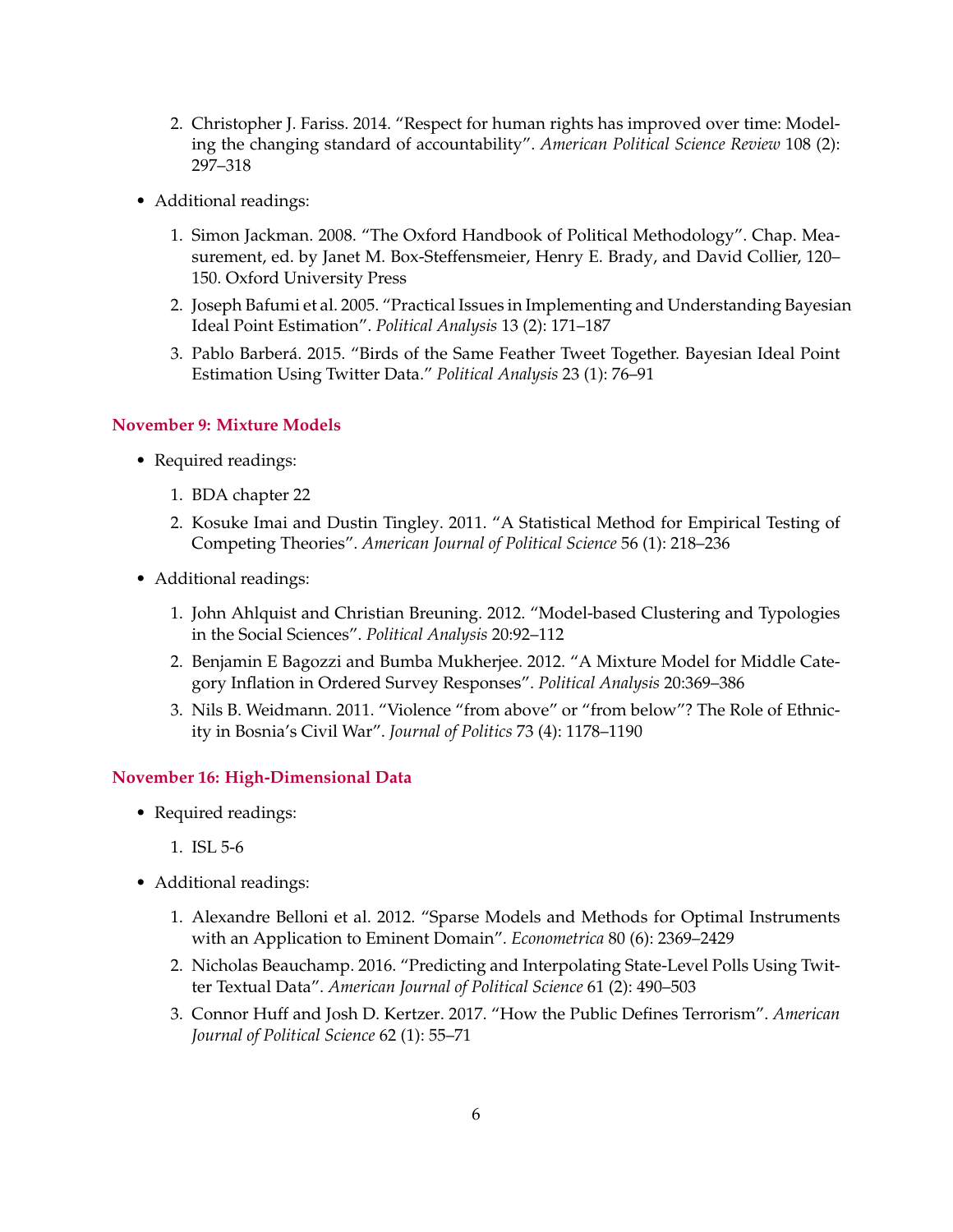#### **November 23: Structural vs. Reduced Form Models**

**Note**: This class session will (provisionally) be held virtually. We will focus on structural and reduced form interpretation of conjoint surveys for preference elicitation. There will be no section on November 25.

- Required readings:
	- 1. Matthew Wiswall and Basit Zafar. 2017. "Preference for the Workplace, Investment in Human Capital, and Gender". *Quarterly Journal of Economics* 133 (1): 457–507
- Additional readings:
	- 1. Jens Hainmueller, Daniel J. Hopkins, and Teppei Yamamoto. 2017. "Causal Inference in Conjoint Analysis: Understanding Multidimensional Choices via Stated Preference Experiments". *Political Analysis* 22 (1): 1–30
	- 2. loewenetal2012. 2010. "Testing the power of arguments in referendums: A Bradley-Terry approach". *Electoral Studies* 31:212–221
	- 3. Scott F. Abramson, Korhan Kocak, and Asya Magazinnik. 2020. "What Do We Learn about Voter Preferences from Conjoint Experiments?" Working paper, University of Rochester <https://tinyurl.com/au8yt75z>

#### **November 30: Semi- and Non-Parametric Regression**

- Required readings:
	- 1. BDA chapter 20
	- 2. ISL chapter 7
- Additional readings:
	- 1. Jens Hainmueller and Chad Hazlett. 2014. "Kernel Regularized Least Squares: Reducing Misspecification Bias with a Flexible and Interpretable Machine Learning Approach". *Political Analysis* 22 (2): 143–168
	- 2. Nathaniel Beck and Simon Jackman. 1998. "Beyond linearity by default: Generalized additive models". *American Journal of Political Science* 42 (2): 596–627

## **December 7: Tree-Based Models**

- Required readings:
	- 1. ISL chapter 8
	- 2. Jennifer Hill. 2011. "Bayesian Nonparametric Modeling for Causal Inference". *Journal of Computational and Graphical Statistics* 20:217–240
- Additional readings:
	- 1. David Muchlinski et al. 2017. "Comparing Random Forest with Logistic Regression for Predicting Class-Imbalanced Civil War Onset Data". *Political Analysis* 24 (1): 87–103